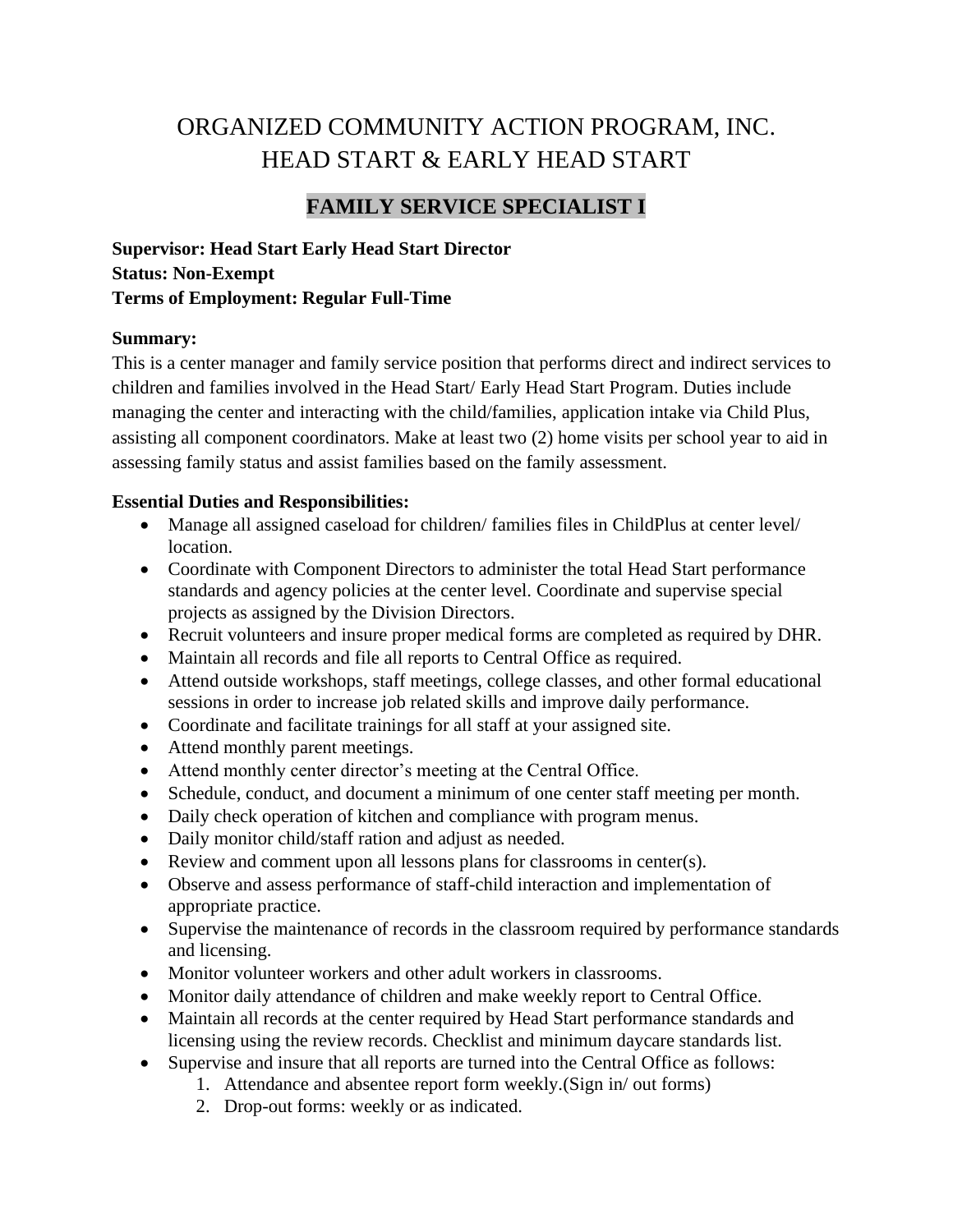- 3. In-kind sheets: weekly.
- 4. Time Sheets and Leave Forms: Bi-Weekly.
- 5. Food bills: Monthly.
- 6. USDA forms: As requested by Food Service Specialist.
- 7. Meal counts: Monthly.
- 8. Travel forms: as required.
- 9. Documented classroom observations: as required by Education Manager.
- 10. Parent meeting minutes: monthly.
- 11. Property inventories: twice annually.
- 12. Parent conferences documented: minimum two
- 13. Home visits documented: minimum two
- 14. Lesson plans (copies): weekly prior to implementation.
- 15. Manage all assigned caseload for children/ families files in ChildPlus at center level/ location.

# **Social Services/ Parent Involvement:**

- Responsible for accurate detailed and timely entry of child/ family data into current ChildPlus.net system.
- Assist with children temperature check and taking children to the correct classroom once the temperature is taken at drop off.
- Encourages involvement of parents in educational, health, and nutritional programs.
- Enlists parents as volunteers in classrooms, field trips, special events, maintenance, etc.
- Assists parents to increase knowledge, understanding, skills, and experience in child growth and development, health, and nutrition.
- Assists in planning and implementing parent training workshops in all component areas.
- Identifies and reinforces home experiences that parents can utilize as educational activities for their children.
- Observes home environment in order to provide insight to enhance a child's behavior, habits, etc.
- Recruiting children regardless of race, sex, creed, color, national origin, or disabling condition.
- Assist the family in its own efforts to improve the quality of family life.
- Provides and/or refers parents for appropriate counseling, crisis intervention and SSI referrals.
- Identifies volunteers to provide services to family life.
- Inform participants of community services available and follow-up.
- Acts as advocate for families as necessary.
- Acts as liaison with community groups, businesses, etc.
- Encourages parent involvement in decision-making, program planning, and operations.
- Provides opportunities for advancement in education and skills for parents in cooperation with community agencies.
- Solicits in-kind donations for clients and program and ensures that quotas are met.
- Must be able to pass local, state, and federal criminal checks and child abuse clearance.
- Must have the mental and physical ability to perform job duties.
- Must obtain monthly Data updates from parents.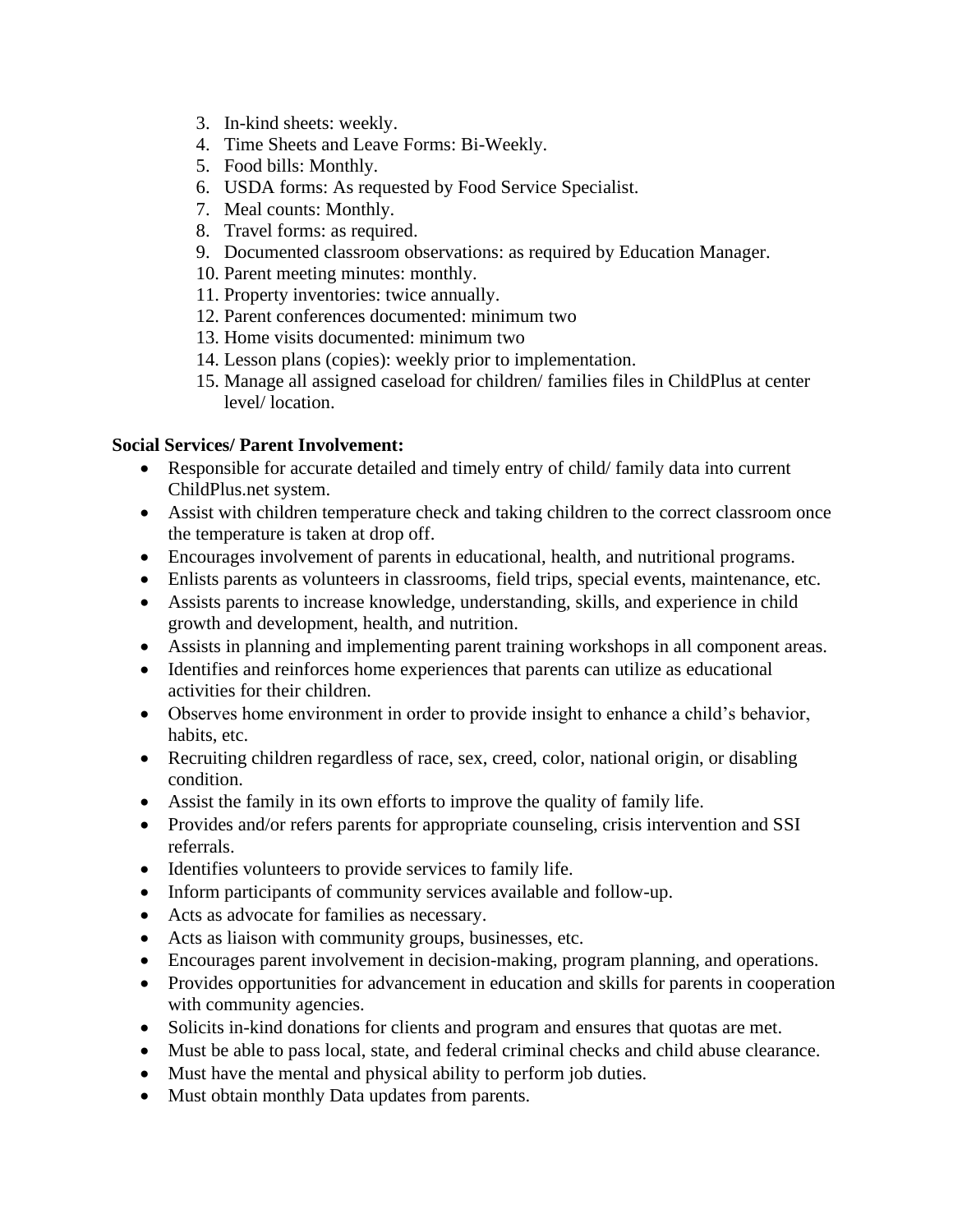• Assist in classrooms as needed.

# **Health**

- Assist in preparation and transportation of children for physical, dental, screening, follow-up appointments to appropriate health services providers.
- Assists health component in making initial and follow-up appointments to appropriate health service providers.
- Keep complete, accurate, and up-to-date health records: histories, dental, emergency information, accident/incident reports, immunization records, and any follow-up treatment or reports.
- Keeps accurate and up-to-date medical and dental screening forms.
- Administers first aid to extent qualified when necessary.
- Assists health coordinator in screening (dental, B/P, Hgb., hearing/vision).
- Maintain accurate inventory of first aid supplies.
- Inform parents of all medical and dental appointments and expiring information.
- Documents suspected child abuse or neglect and report to the Head Start Early Head Start Director and appropriate agencies.
- Encourage parent participation in any health/nutrition related activities in center.
- Organizes and takes care of materials, equipment, etc.
- Makes disability referrals to Health Services staff.

# **Qualification Requirements:**

To perform this job successfully an individual must be able to perform essential duty satisfactorily. The requirements listed below are representative of the knowledge, skill, and/or ability required. Reasonable accommodations may be to enable individuals with disabilities to perform essentials functions. Individual must have a valid Alabama driver's license and reliable transportation for the performance of duties.

Current physical examination and TB screen documentation upon hire.

# **Education and/or Experience:**

Applicant for this position as of January 2002 must have an AA degree or higher in the Human Services, Social Services, or related field. Effective April 29, 2015, newly hired site managers must have a bachelor or advanced degree in human services or early childhood education or a bachelor or advanced degree and coursework equivalent to a major relating to early childhood education, with experience teaching preschool-age children.

#### **Language Skills:**

Ability to read, analyze, and interpret general business periodicals, professional journals, technical procedures, or governmental regulations. Ability to write reports, business correspondence, and procedure manuals. Ability to effectively present information and respond to questions from groups, staff, parents, other agencies, and the general public.

#### **Mathematical Skills:**

Ability to calculate figures and amounts such as discounts, interest, commissions, proportions, percentages, areas, circumference, and volume.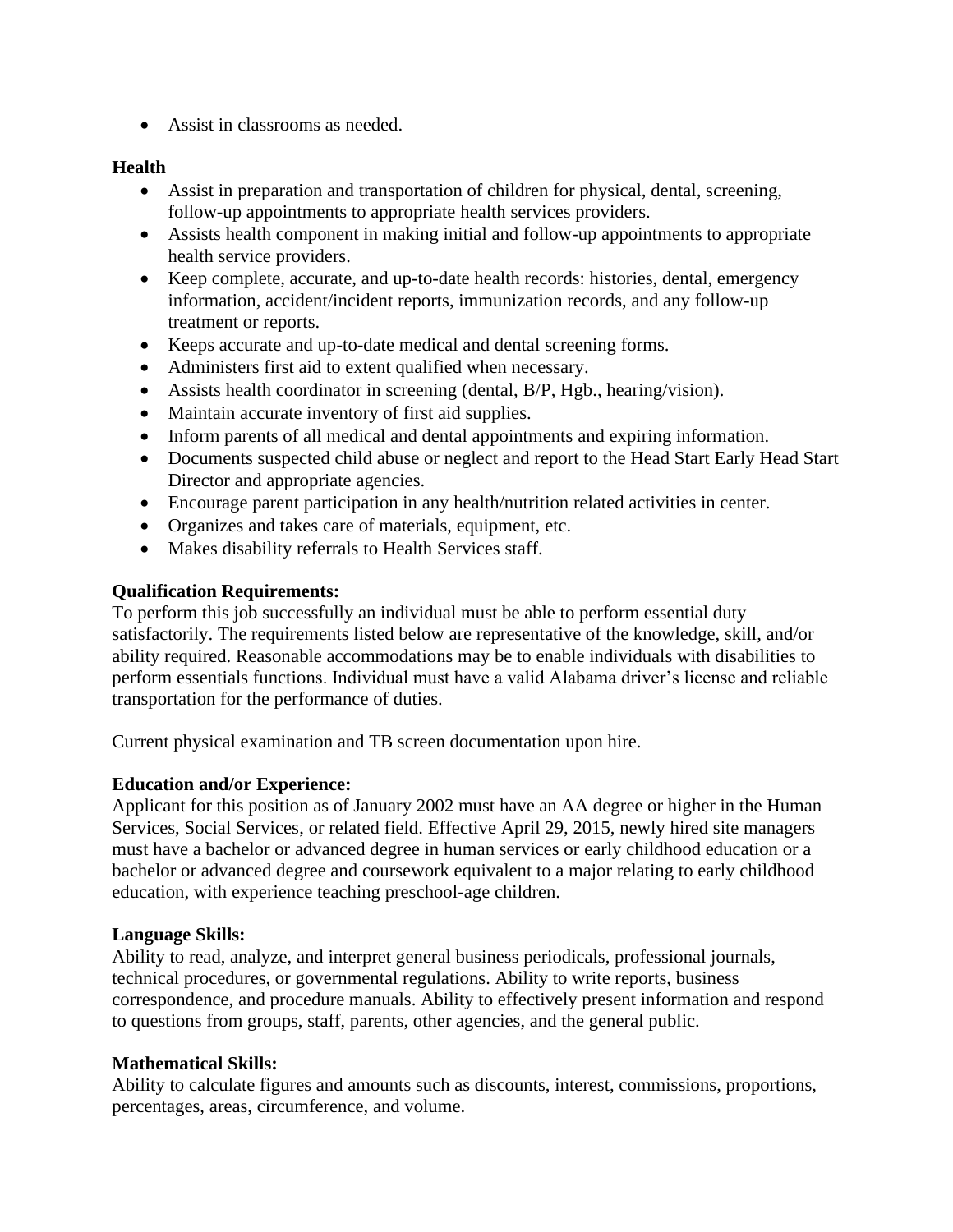#### **Physical Demands:**

The physical demands described are representative of those that must be met by an employee to successfully perform the essential functions of this job. Reasonable accommodation may be made to enable individuals with disabilities to perform the essential functions.

While performing the duties of this job, the employee is regularly required to sit; use hands to finger, handle or feel objects, tools, or controls; reach with hands and arms; talk or hear; and taste or smell. The employee frequently is required to walk and stoop, kneel, crouch or crawl. The employee is occasionally required to stand and climb or balance.

The employee must regularly lift and/or move up to 10 pounds, frequently lift and/or move up to 50 pounds; specific vision abilities required by this job include close vision, distance vision, color vision, peripheral vision, depth perception and the ability to adjust focus.

#### **Work Environment:**

The work environment characteristics described here are representative of those an employee encounters while performing the essential functions of this job. Reasonable accommodations may be made to enable individuals with disabilities to perform the essentials functions.

The noise level in the work environment is usually moderate.

#### **Non-Discrimination Policy:**

It is the Policy of this Agency to be customer and service oriented and to require employees to treat customers in a courteous and respectful manner at all times.

Employees must understand that our customers come first and they are the primary source of the organization's income. All employees have an obligation to represent the Agency in a positive way and to make customers feel as comfortable as possible in dealing with the organization.

We provide equal opportunity in all aspects for services rendered to our customers. All employees will not discriminate against any customer because of their race, color, religion, sex (including pregnancy, childbirth and related medical conditions), national origin, age (40 and over), citizenship, physical or mental disability, military obligations, gender identity, genetic information or any other basis of discrimination prohibited by law.

Violations of this policy will not be permitted and will result in disciplinary action up to and including termination.

The Agency has appointed its Human Resource Manager as its EEO Officer to oversee compliance with this policy.